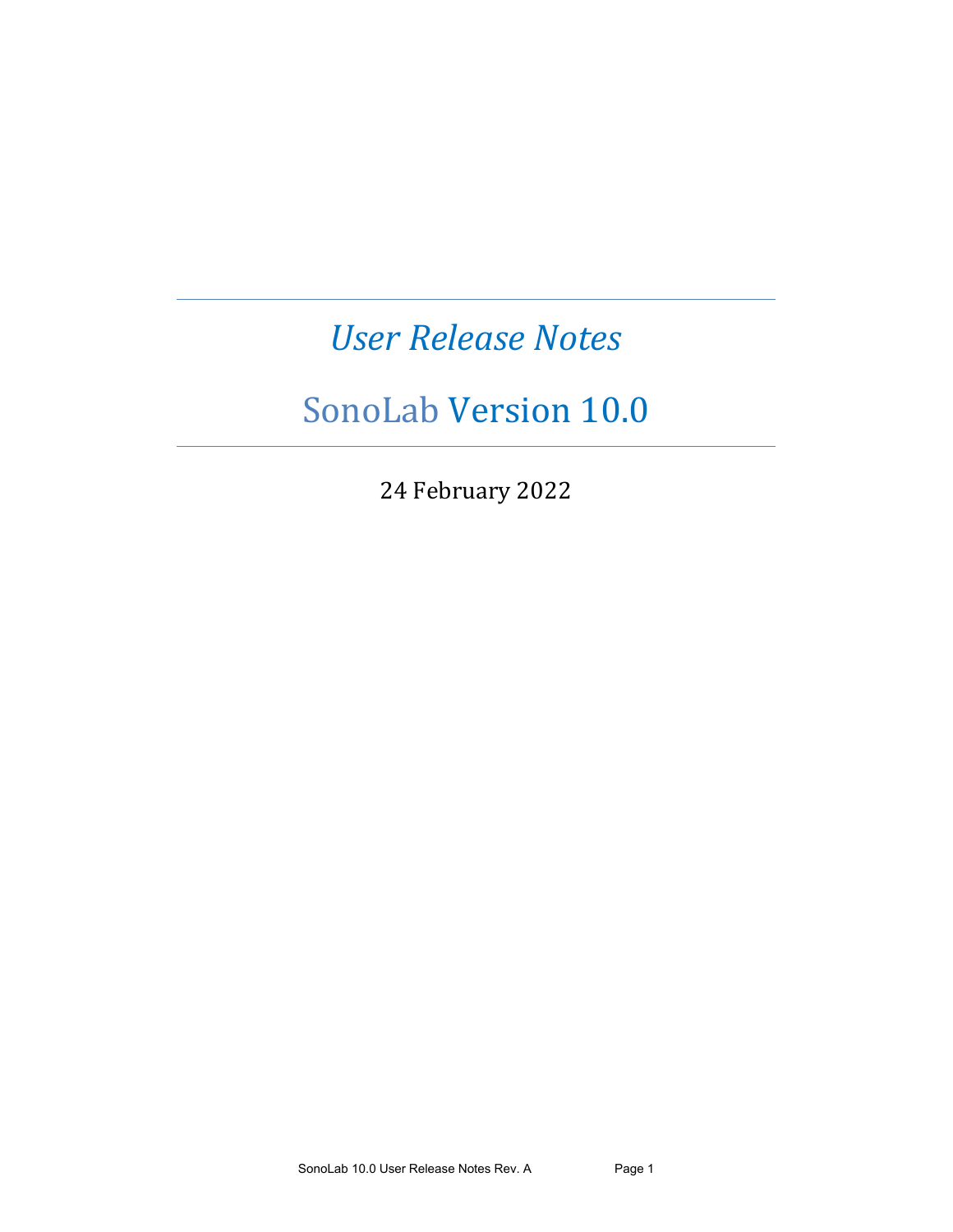# **Introduction to SonoLab 10.0 Software**

SonoLab version 10.0 operates R230 ultra-sonicator instruments

SonoLab software is necessary to run this instrument. It is pre-installed on the computer that comes with the instrument.

# **Installation Guide/System Requirements**

## Steps for Install:

Please refer to the appropriate appendix of the R230 Setup & Instruction Manual or contact Covaris technical support for installation instructions.

## System Requirements:

Operating System Compatibility: Microsoft Windows 10. An USB port must be available.

For more information or questions please contact: [techsupport@covaris.com](mailto:techsupport@covaris.com) 781-932-3959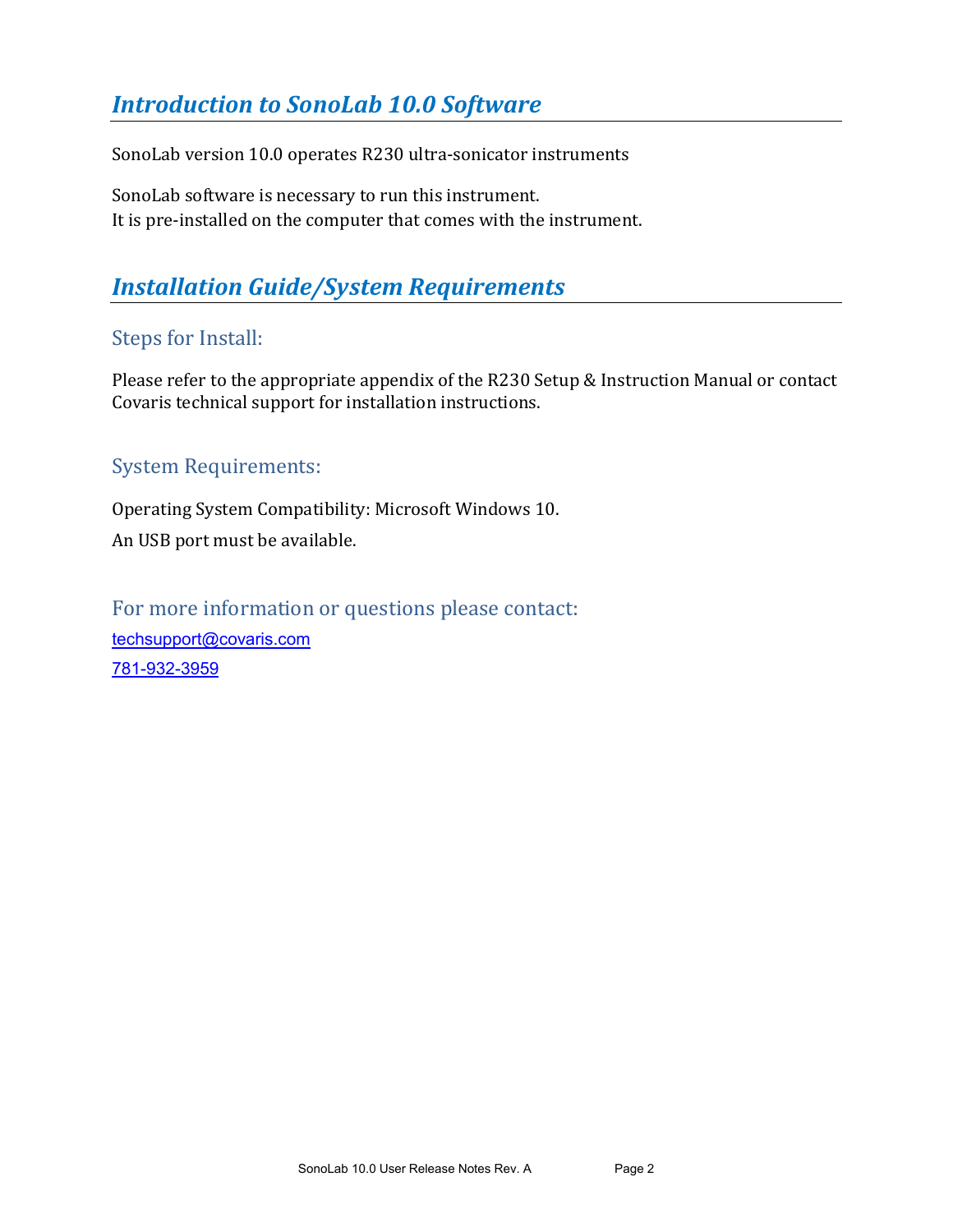## *Version Changes*

## **Version 10.0.1.1309** 24 February 2022

#### Second release

#### New Features

- Handheld barcode reader support
- Handheld RFID reader support
- Untreated positions button and dialog box
- Consumable-based method selection
- Bi-directional scanning
- Default user permissions
- Allow expired consumables to run with user consent
- Frequency hopping parameters in plate definitions
- Automatic board settings validation and restore
- Warn user of UV light error conditions
- Support 384-well plates
- Display message boxes with icon and color banner
- Improvements to history display and load performance
- Support for Covaris Downholder

#### **Bug Fixes**

- If scheduler Off action runs, then the next Ready action will not run
- Fill on startup doesn't fill empty bath
- If bath is empty, the chiller setpoint isn't applied when a different method is selected
- If bath is empty and "Fill to Load" is clicked, the water level will end up lower than the target load water level
- Daylight savings time issues